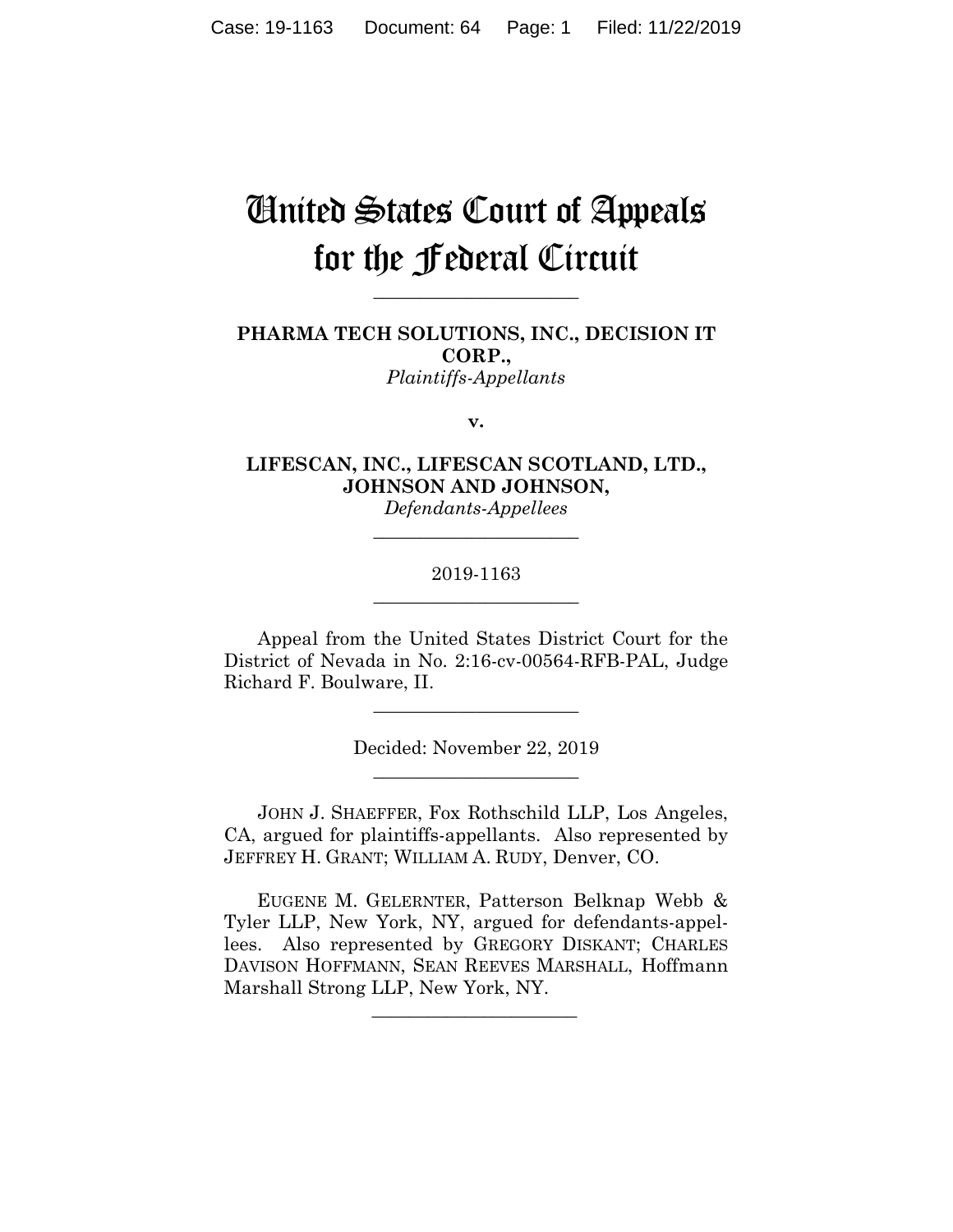## Before MOORE, REYNA, and STOLL, *Circuit Judges.*

# STOLL, *Circuit Judge.*

This is an appeal from the district court's summary judgment of noninfringement under the doctrine of equivalents. Because prosecution history estoppel bars the claims for infringement under the doctrine of equivalents, we affirm.

## **BACKGROUND**

# I

Pharma Tech Solutions, Inc. sued LifeScan, Inc. for infringement of its U.S. Patent Nos. 6,153,069 and 6,413,411, which concern blood glucose monitoring systems for home use by individuals with diabetes. To test blood glucose, an individual typically draws blood by pricking a finger, placing the blood on the end of a test strip, and placing the test strip into a meter. The test strip contains a pair of electrodes, including a working electrode and a second electrode. The working electrode is coated with an enzyme that oxidizes glucose in the blood sample. Following an incubation period, the meter (1) applies a known electric potential across the electrodes, creating a diffusion limiting electric current (referred to as the "Cottrell current") through the sample; and (2) measures Cottrell current. A proportional relationship exists between the measured current and blood glucose concentration. Based on this proportional relationship, a microprocessor in the meter converts the measured electric current to a blood glucose level and then reports the blood glucose level to the user.

The shared specification of Pharma Tech's '069 and '411 patents states that the claimed inventions improve on these prior art blood glucose monitoring systems by "eliminat[ing] several of the critical operator depend[e]nt variables that adversely affect the accuracy and reliability" of these systems. '069 patent col. 4 l. 66–col. 5 l. 3. The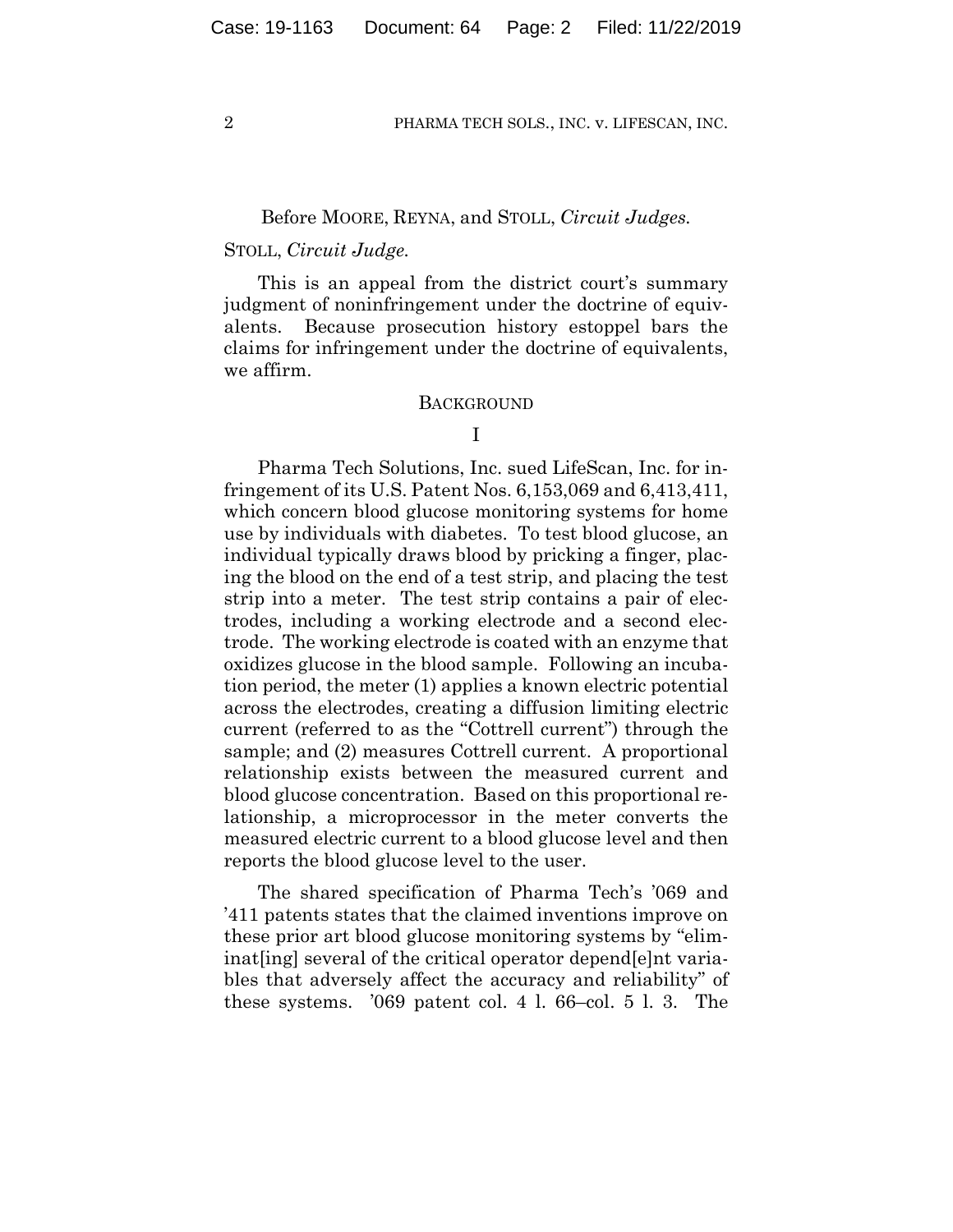specification explains that the invention accomplishes this objective by performing multiple Cottrell current measurements and comparing the results. "In a system that is operating correctly, the results should agree within reasonable limits." *Id.* at col. 4 ll. 51–52. Results outside of a prescribed percentage of each other, however, generally indicate a system error, and the system will alert the user of a potential measurement error.

With emphasis added to highlight the claim limitation at issue on appeal, illustrative claim 1 of the '069 patent recites:

1. An apparatus for measuring compounds in a sample fluid, comprising:

a) a housing having an access opening therethrough;

b) a sample cell receivable into said access opening of said housing, said sample cell being composed of;

(i) a first electrode which acts as a working electrode;

(ii) a second electrode which acts to fix the system potential and provide opposing current flow with respect to said first electrode, said second electrode being made of the same electrically conducting material as said first electrode, and being operatively associated with said first electrode, the ratio of the surface area of said second electrode to the surface area of said first electrode being 1:1 or less;

(iii) at least one non-conducting layer member having an opening therethrough, said at least one non-conducting layer member being disposed in contact with at least one of said first and second electrodes and being sealed against at least one of said first and second electrodes to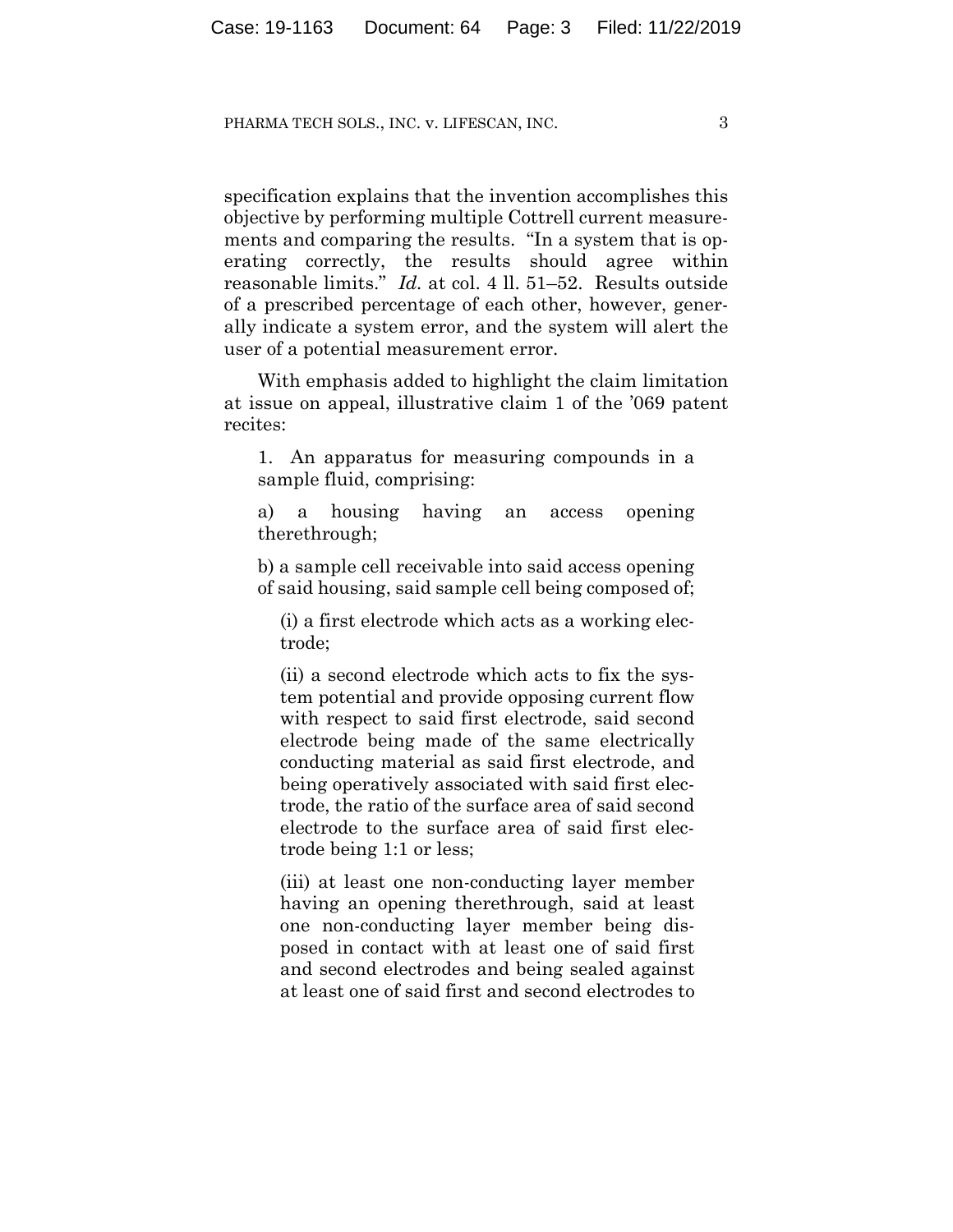form a known electrode area within said opening such that said opening forms a well to receive the sample fluid and to allow a user of said apparatus to place the sample fluid in said known electrode area in contact with said first electrode and said second electrode;

c) means for applying an electrical potential to both said first electrode and said second electrode;

d) means for creating an electrical circuit between said first electrode and said second electrode through the sample fluid;

e) means for measuring a first Cottrell current reading through the sample fluid at a first predetermined time after the electrical potential is applied and for obtaining at least one additional Cottrell current reading through the sample fluid, the at least one additional Cottrell current reading occurring at a second predetermined time following the first predetermined time;

f) microprocessor means for *converting the first Cottrell current reading into a first analyte concentration measurement using a calibration slope and an intercept specific for the first Cottrell current measurement, for converting the at least one additional Cottrell current reading into an additional analyte concentration using a calibration slope and an intercept specific for the at least one additional Cottrell current measurement, and for comparing the first analyte concentration measurement with the at least one additional concentration measurement to confirm that they are within a prescribed percentage of each other*; and

g) means for visually displaying the results of said analyte concentration measurements.

*Id.* at col. 13 ll. 10–61.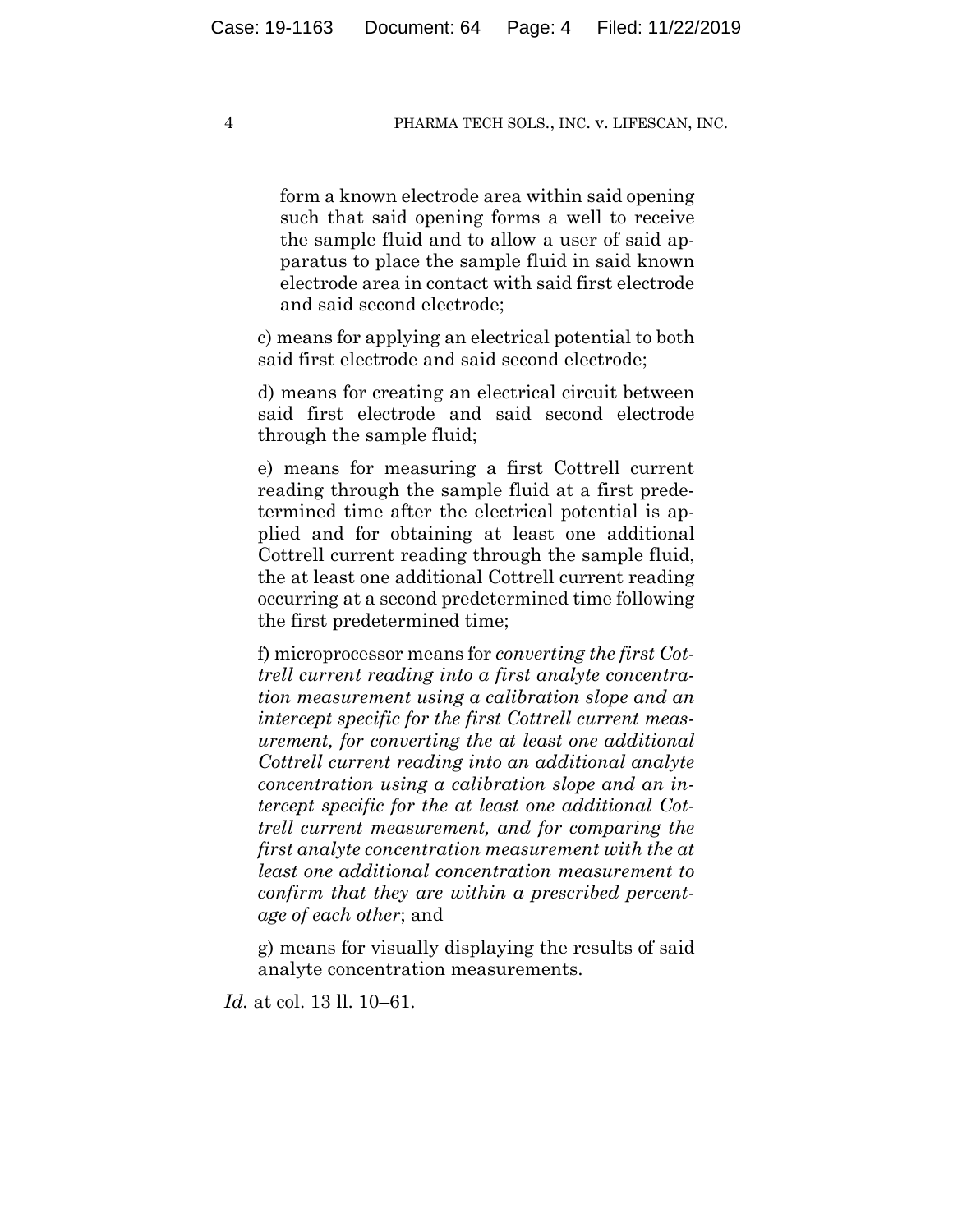The product accused of infringing under the doctrine of equivalents is LifeScan's OneTouch® Ultra® system, a blood glucose meter for home use. When blood is detected on a test strip inserted into LifeScan's meter, the meter measures current from two working electrodes during a five-second countdown period. LifeScan's meter obtains final current measurements from the first and second working electrodes at "5 seconds + 40 milliseconds (±25ms) after the measurement period begins" and "5 seconds + 340 ms (±25ms) after the measurement period begins." J.A. 57.

LifeScan's meter then conducts a "Current Difference Test" to ensure that the difference between the recorded currents is within a defined limit. J.A. 57. "If the Current Difference Test passes, then the total final current (combining both working electrodes) is calculated." J.A. 58. "[A] single glucose result is calculated from the total final current using a strip slope and intercept based on the strip's calibration code." J.A. 58.

It is undisputed that LifeScan's meters neither convert multiple Cottrell current readings to analyte concentration measurements nor compare multiple analyte concentration measurements. Pharma Tech agrees that the accused products therefore do not literally infringe the claim. But Pharma Tech asserts that "an analyte measurement can be expressed as a current at a given time or as a concentration" and, thus, the accused device infringes under the doctrine of equivalents. Appellant's Br. 40.

# III

Because this appeal involves prosecution history estoppel, a discussion of the relevant prosecution history is helpful. Pharma Tech agrees that any prosecution history estoppel determined to apply to the '069 patent extends to the related '411 patent, so we focus on the prosecution history of the '069 patent.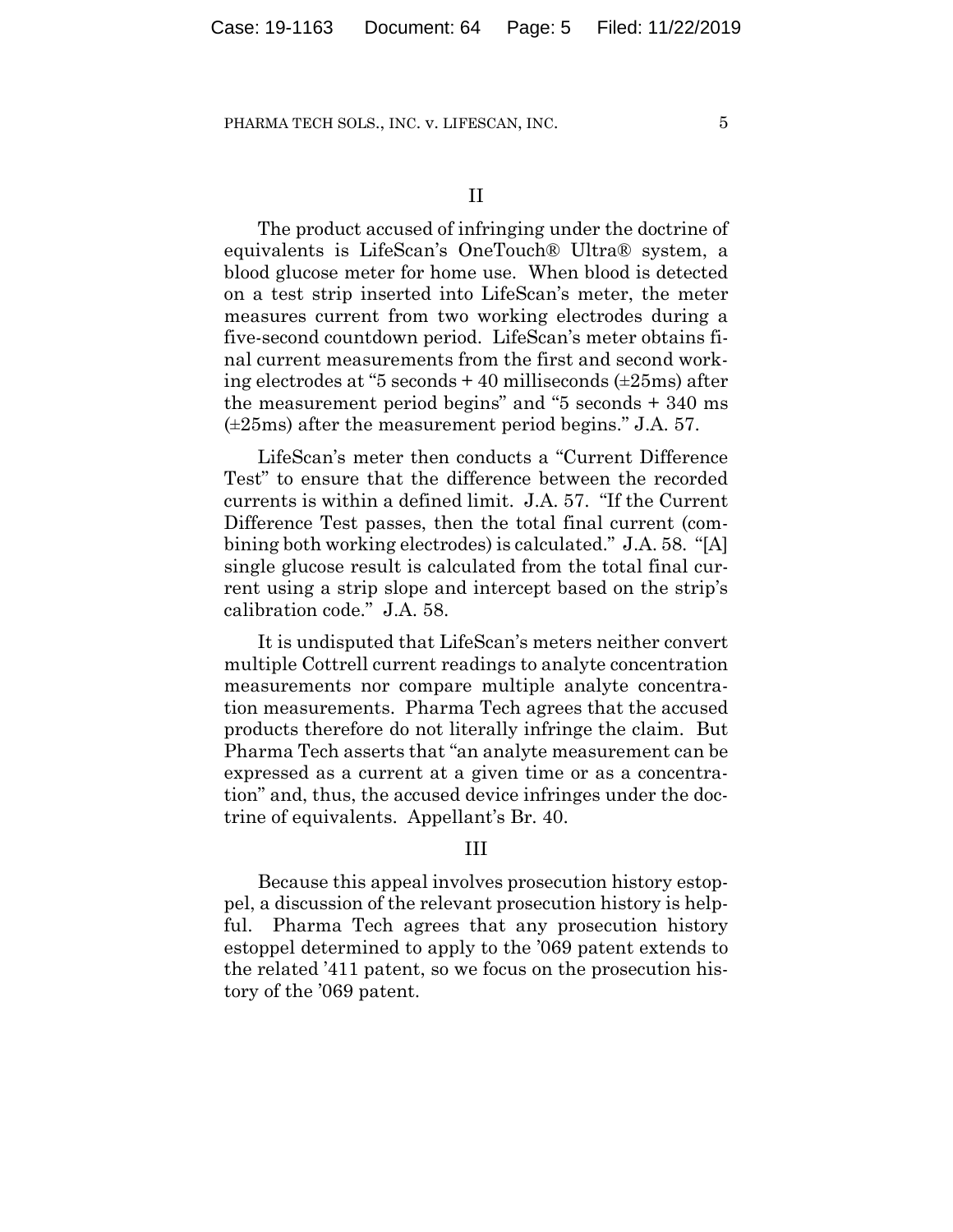As originally filed, claim 4 of the patent application that ultimately issued as the '069 patent (application claim 4) read as follows:

4. An apparatus for measuring compounds in a sample fluid, comprising

a) a housing having an access opening therethrough[,]

b) a sample cell receivable into said access opening of said housing, said sample cell being composed of

a first electrode which acts as a working electrode,

a second electrode which acts to fix the system potential and provide opposing current flow with respect to said first electrode, said second electrode being of substantially the same size as said first electrode and being made of the same electrically conducting material as said first electrode, said second electrode being operatively associated with said first electrode,

at least one non-conducting layer member having an opening therethrough said layer member being disposed in contact with at least one of said electrodes and said layer member being sealed against at least one of said first and second electrode to form a known electrode area within said opening such that said opening forms a well to receive said sample fluid and to place said fluid in said known electrode area in contact with said first electrode and said second electrode,

(c) means for applying an electrical potential to said first electrode and said second electrode,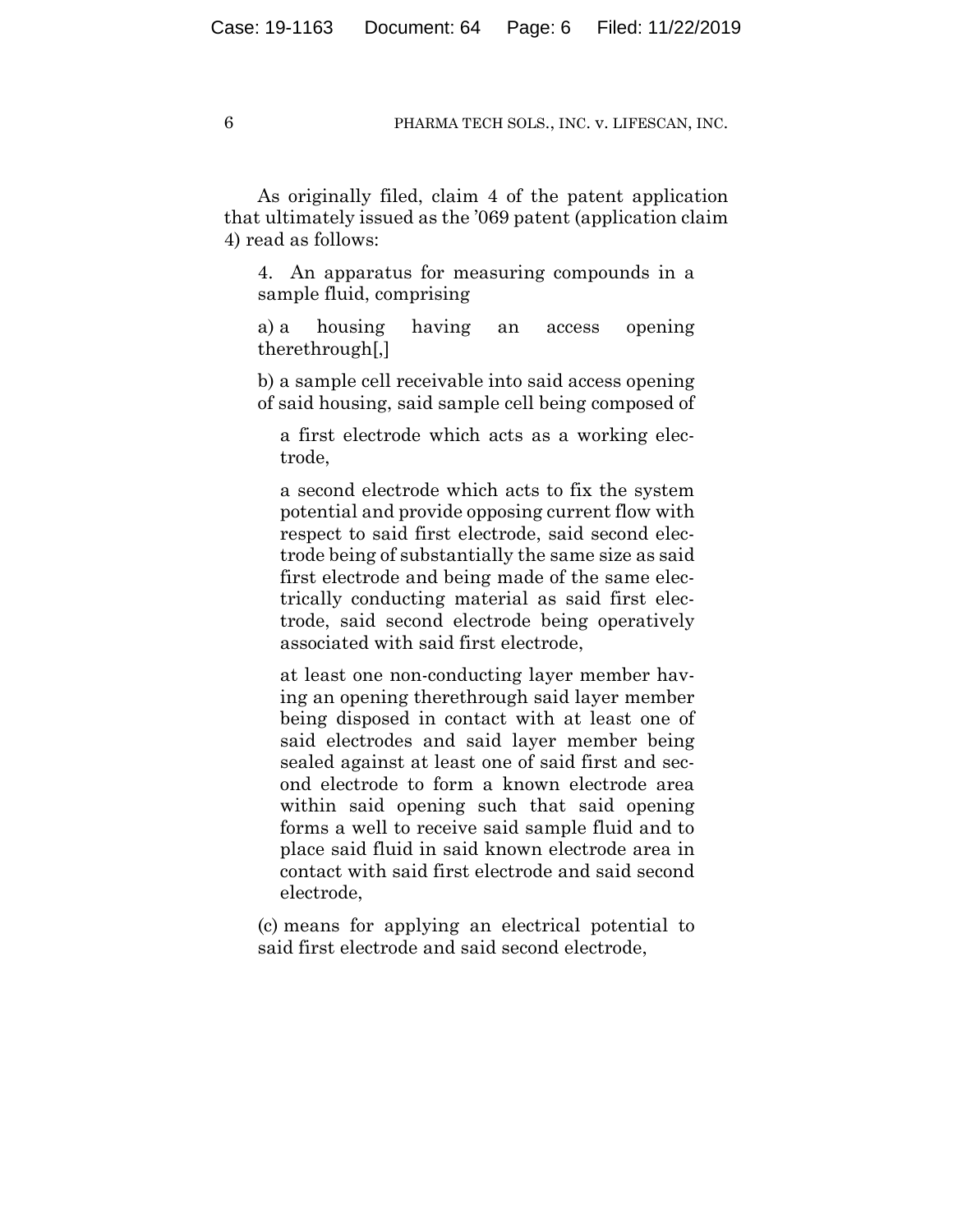(d) means for creating an electrical circuit between said first electrode and said second electrode through said sample,

(e) means for measuring Cottrell current through said sample and

(f) means for visually displaying results of said measurement.

J.A. 220–21. As Pharma Tech's expert acknowledged, this originally presented claim was "broad enough to essentially cover any test strip with two working electrodes." J.A. 698.

In a first office action, the examiner rejected the inventors' pending claims in view of U.S. Patent No. 5,385,846 (Kuhn), U.S. Patent No. 5,288,636 (Pollmann), and U.S. Patent No. 5,108,564 (Szuminsky). The inventors' October 1997 response to the examiner's office action amended application claim 4 (which later issued as '069 patent claim 1). Among other things, the claim was amended to require: (1) obtaining at least two Cottrell current readings; (2) converting the plurality of Cottrell current readings to analyte concentration measurements; and (3) linearly comparing the plurality of analyte concentration measurements:

e) means for measuring a first Cottrell current reading though said sample at a first predetermined time after said electrical potential is applied and for obtaining at least one additional Cottrell current reading through said sample, said at least one additional Cottrell current reading occurring at a second predetermined time following said first predetermined time,

f) means for converting said first Cottrell current reading into a first analyte concentration measurement, and for converting said at least one additional Cottrell current reading into an additional analyte concentration measurement, and for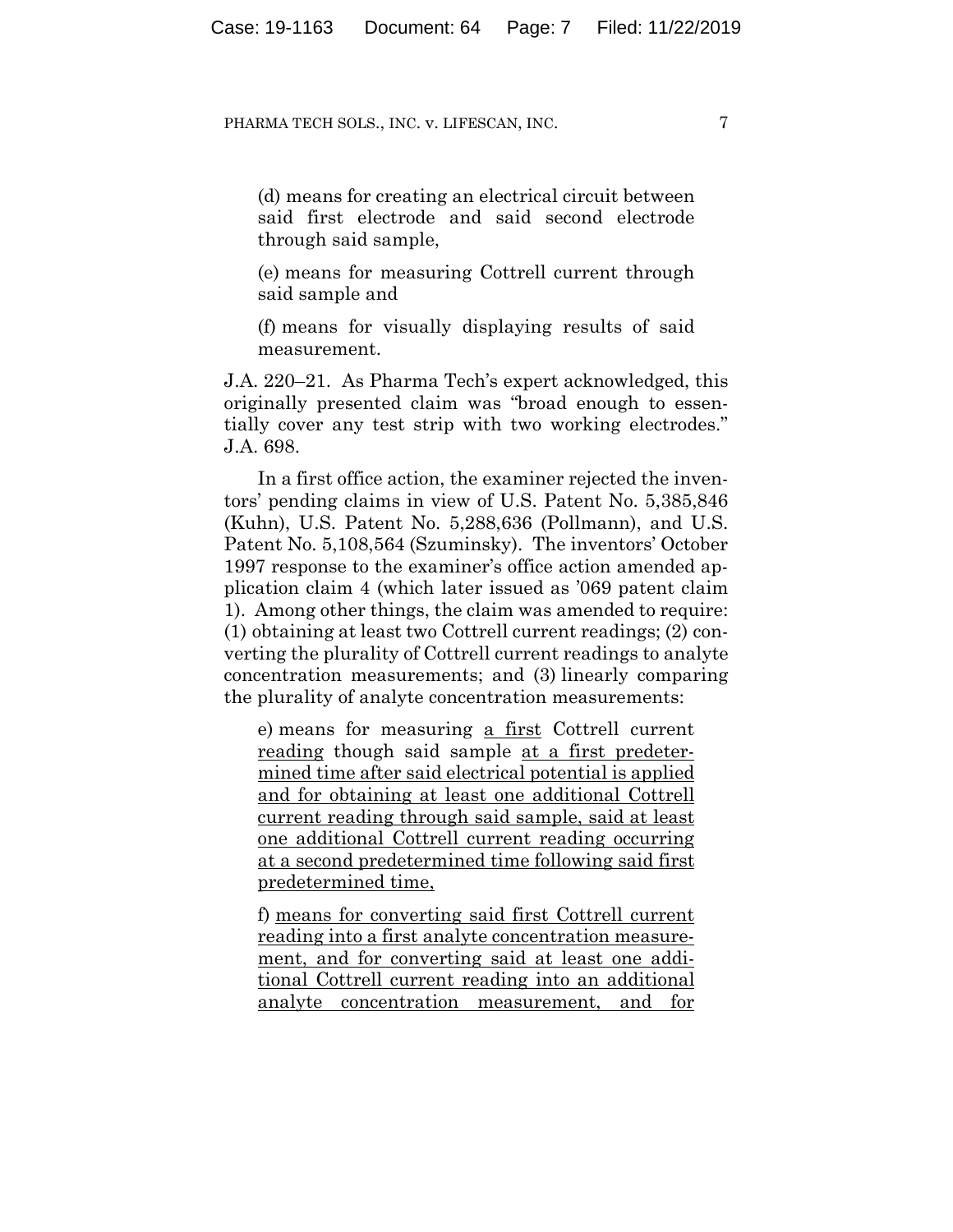# linearly comparing said first analyte concentration measurement to said additional analyte concentration measurement[.]

# J.A. 303 (underlined text added by amendment).

In the remarks accompanying the October 1997 amendment, the inventors emphasized the new claim language and distinguished the asserted prior art based thereon. For example, the inventors argued, "Kuhn is not applicable to claims 4 or 66 as now amended, in that obtaining a plurality of readings by taking repeated measurements is not the same as the multiple readings now claimed, *wherein those readings are converted to analyte concentration* and then linearly compared to one another." J.A. 307 (emphasis added). The inventors distinguished Pollmann and Szuminsky on the same basis, asserting: "Pollmann likewise does not suggest the present claimed means for *comparing the concentration* derived from the first measurement and at least one additional concentration derived from an additional measurement to verify the result." J.A. 307–08 (emphasis added); *see also* J.A. 308 ("Claims 66–69 all include the additional multiple measurement limitation, wherein the multiple measurements are used to verify the result by *comparing concentrations* determined at different times during the measurement."1 (emphasis added)).

In a second office action, the examiner rejected the pending claims as anticipated by U.S. Patent No. 5,508,171

<u>.</u>

<sup>1</sup> The October 1997 amendment amended application claim 66 to depend from application claim 4. Claims 67– 69, which issued as independent claims 4–6 of the '069 patent, were amended to recite limitations requiring obtaining a plurality of current readings and comparing analyte concentrations derived from said current readings. J.A. 304–06.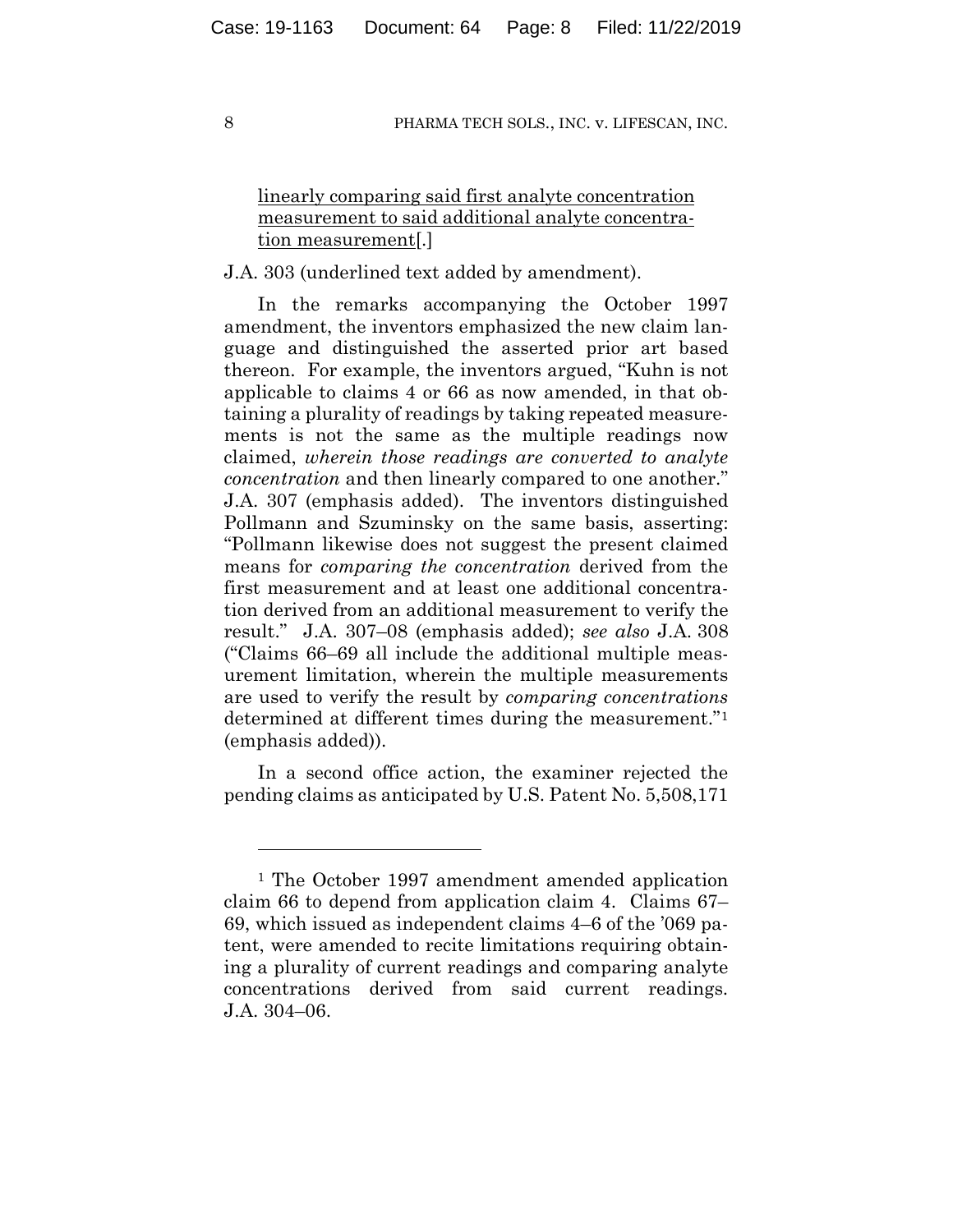(Walling) and as obvious over Walling in view of Szuminsky or U.S. Patent No. 5,243,516 (White). J.A. 359–61. The examiner explained that Walling discloses "means for applying an electrical potential between the electrodes and means for measuring a resulting diffusion limiting current at multiple times." J.A. 360 (citing Walling col. 3 l. 29, col. 8 l. 55–col. 12 l. 55). Noting that Szuminsky and White each disclose a microprocessor to take measurements in a sensor similar to that of Walling, the examiner concluded that "[i]t would have been obvious for Walling to adopt a microprocessor in view of Sz[u]minsky or White." J.A. 361. The examiner further concluded that the applicants' "linearly comparing" limitation did not change the obviousness analysis, because "any microprocessor is capable of carrying out that function." J.A. 361.

In response, the inventors again highlighted the "converting" and "comparing" claim language added by the October 1997 amendment. For example, the inventors emphasized that "Walling et al and Szuminsky et al do not even disclose taking multiple analyte concentration measurements and comparing such to confirm proper operation of a measuring system." J.A. 378. Similarly, to distinguish White, the inventors argued that "[i]n contrast to the teachings in White, the present invention compares analyte concentration readings at different times." J.A. 378.

The examiner again rejected the claims as obvious over Walling in view of White in a third office action. Following an examiner interview, the inventors filed another response in which they repeatedly distinguished the prior art based on the "converting" and "comparing" limitations. The inventors asserted:

the present invention is directed to a system which takes two different Cottrell current readings, converts them to two different analyte concentration measurements, and then compares the two analyte concentration measurements to each other to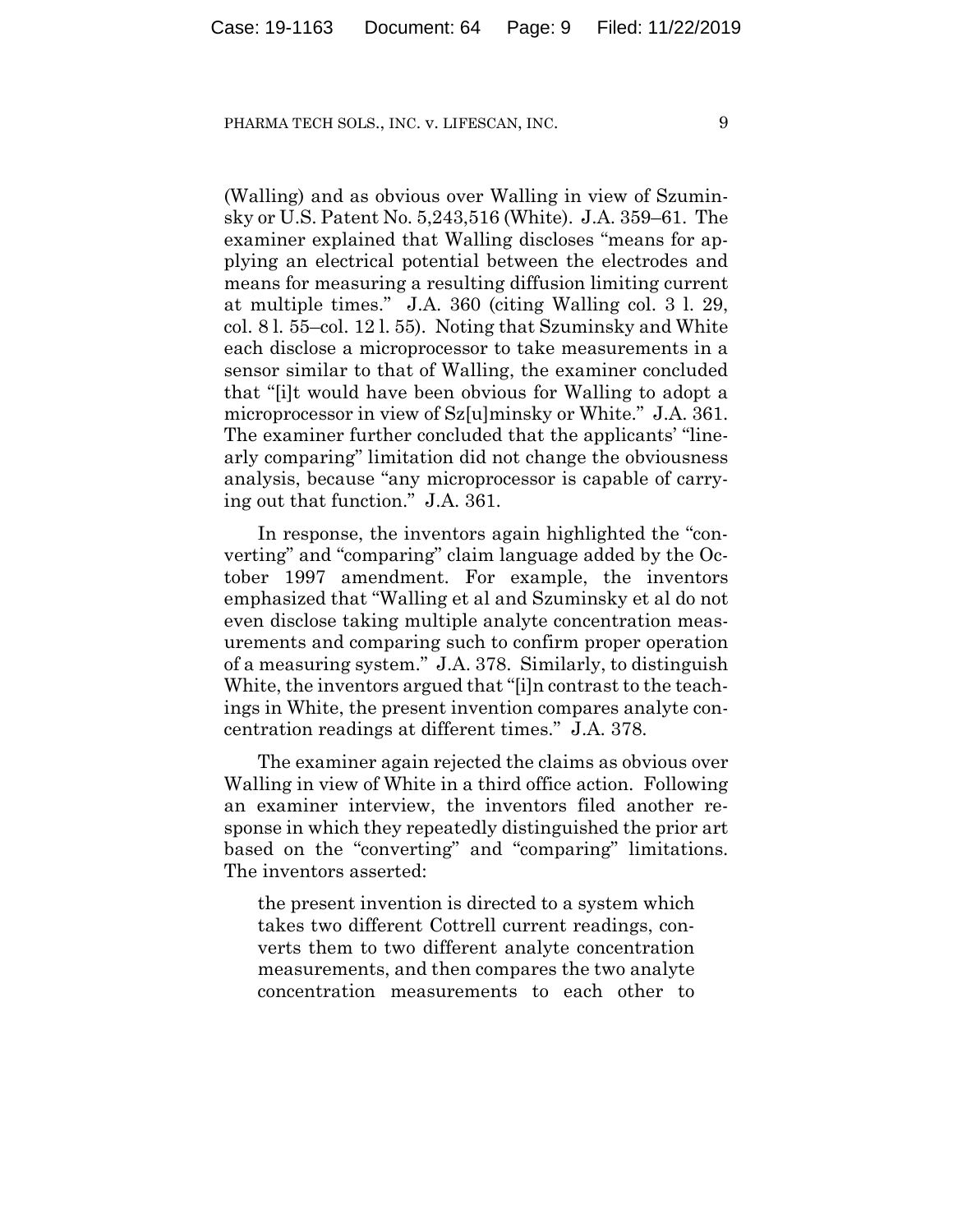confirm that they are within a prescribed percentage of each other. That operation in the present invention is neither taught nor suggested by Walling et al or White ('516), or any combination thereof.

J.A. 397–98. The inventors then distinguished Walling on the basis that "Walling et al does not convert two different Cottrell current readings to first and second analyte concentration measurements, and then compare the first and second analyte concentration measurements to each other, as in the present invention." J.A. 398. Rather, they asserted, Walling "utilize[s] the multiple [current] measurements together to determine a proper analyte concentration." J.A. 398. Turning to White, the inventors asserted that "White ('516) discloses an operation in which Cottrell current measurements at two different times are taken and a ratio of the measured Cottrell currents [is] evaluated." J.A. 398. The inventors explained that the claimed "converting" limitation and the claimed "comparing" limitation each provided a basis to distinguish "the present invention" over White:

First, in the present invention the two different Cottrell current readings are converted into first and second analyte concentration measurements. Further, in the present invention the first and second analyte concentration measurements based on the first and second Cottrell current readings are compared to each other to confirm that they are within a prescribed percentage of each other.

J.A. 398. Continuing, the inventors emphasized that because neither Walling nor White "disclose[s] or suggest[s] comparing first and second analyte concentration measurements based on first and second Cottrell current readings to each other," the combination of White and Walling cannot render the claims obvious. J.A. 399.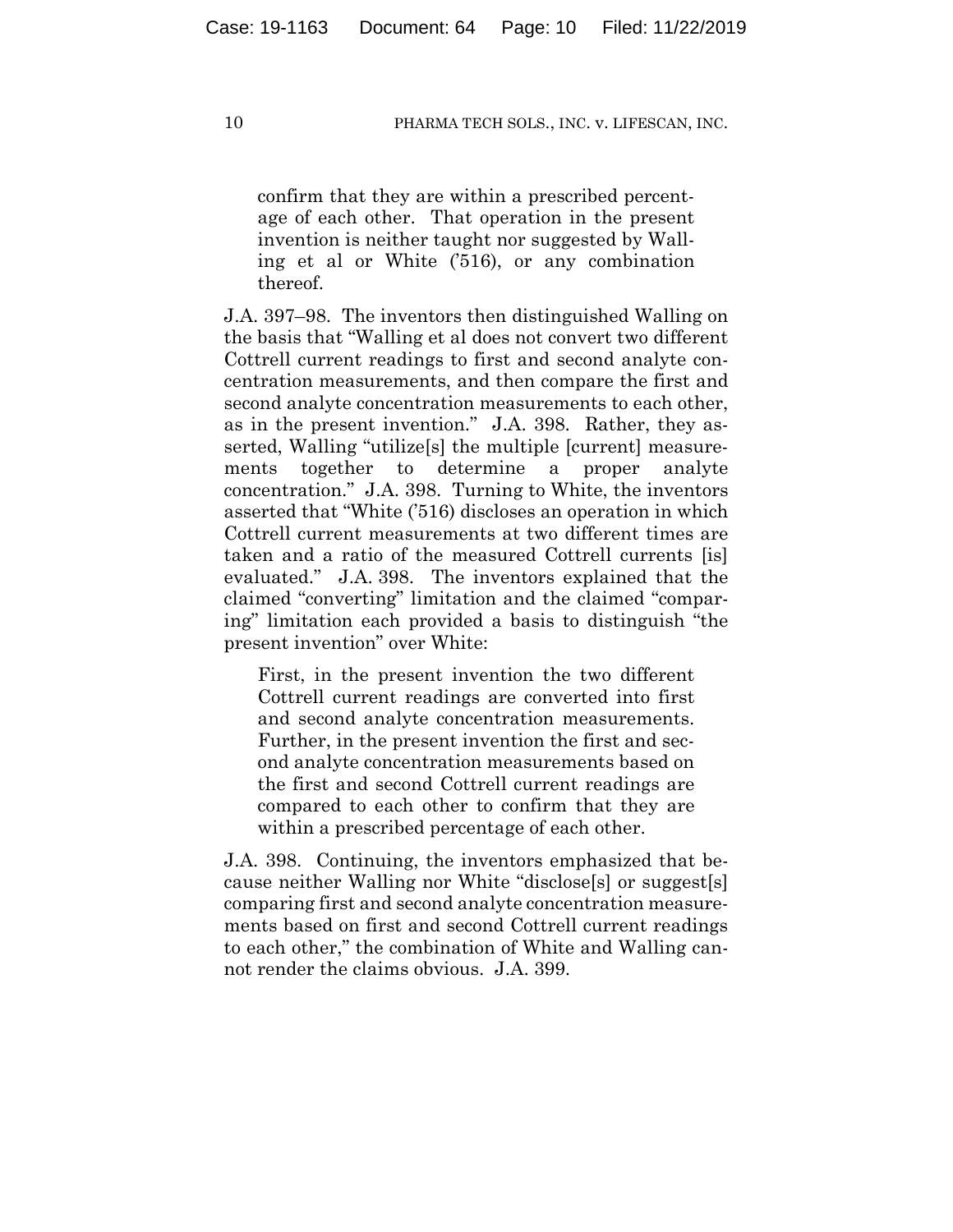In response, the examiner issued a notice of allowability, and the '069 patent issued. The '411 patent, which is a continuation of the '069 patent, issued subsequently.

## IV

After Pharma Tech filed a complaint for infringement of the '069 and '411 patents, LifeScan moved to dismiss Pharma Tech's complaint based on failure to state a claim upon which relief could be granted for both literal and equivalent infringement. The district court denied LifeScan's motion, allowed Pharma Tech to amend its complaint, granted expedited discovery limited to infringement of the "converting" and "comparing" limitations, and permitted LifeScan to file an early motion for summary judgment. For its doctrine of equivalents infringement claims, Pharma Tech's amended complaint identified the relevant equivalent as "the functionality of a system that (a) measures current at two different times, (b) compares the current[s] to ensure they are within a prescribed percentage and (c) converts the current readings into a glucose concentration." J.A. 1047–48.

After Pharma Tech dismissed its literal infringement allegations, LifeScan filed a motion for summary judgment of no infringement under the doctrine of equivalents. LifeScan asserted that argument-based and amendmentbased prosecution history estoppel barred Pharma Tech's doctrine of equivalents infringement theory. Specifically, LifeScan asserted that when the inventors amended their claims to require conversion of Cottrell current readings to analyte concentration measurements and subsequent comparison of those analyte concentration measurements, they surrendered any claim scope covering systems and methods that do not compare analyte concentration measurements. In addition, LifeScan maintained that the inventors' arguments distinguishing the prior art constituted clear and unambiguous disclaimers of meters that do not perform the claimed conversion and comparison steps.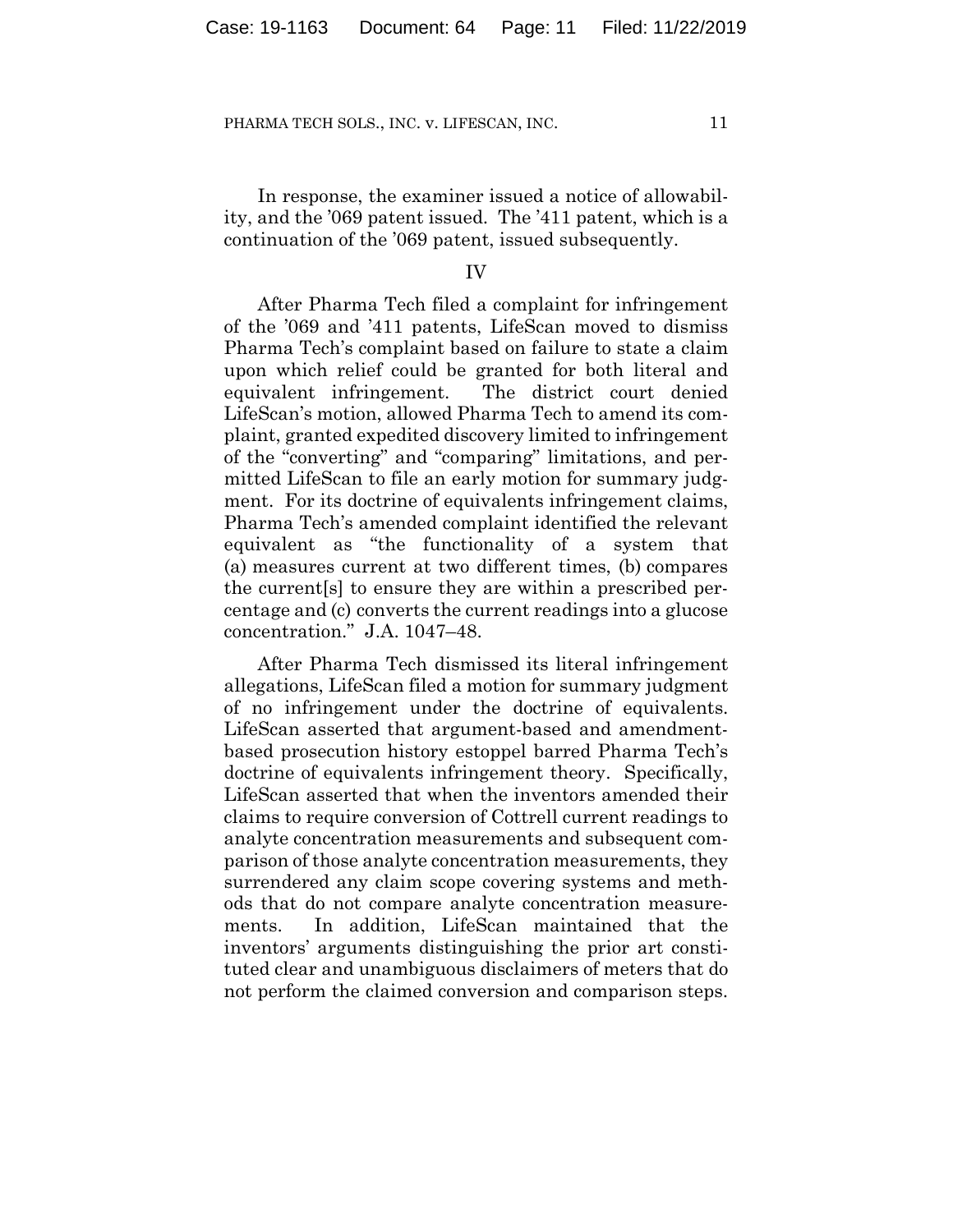Pharma Tech opposed summary judgment, asserting that its October 1997 amendment of the claims to include the "conversion" and "comparison" steps was tangential to the real purpose of the amendment, which was to require a linear comparison of multiple measurements.

The district court held that amendment-based prosecution history estoppel barred Pharma Tech's claims of infringement under the doctrine of equivalents. The court reasoned that LifeScan's accused system falls within the claim scope surrendered by the inventors during prosecution of the '069 patent. In so ruling, the district court concluded that the tangentiality exception did not apply because the inventors' remarks during prosecution indicated that "comparison of analyte concentration measurements was, at a minimum, a significant aspect of the [October 1997] amendment." *Pharma Tech Sols. Inc. v. LifeScan Inc.*, 348 F. Supp. 3d 1076, 1084 (D. Nev. 2018). The district court further held that argument-based estoppel likewise barred Pharma Tech's claims, noting that the inventors "consistently relied on the comparison of two *analyte concentration measurements* as a distinguishing feature of [their] claims." *Id*. Accordingly, the district court granted LifeScan's motion for summary judgment.

Pharma Tech appeals. We have jurisdiction under 28 U.S.C. § 1295(a)(1).

#### **DISCUSSION**

We apply the standard of review of the regional circuit in reviewing a grant of summary judgment. *Enfish, LLC v. Microsoft Corp.*, 822 F.3d 1327, 1334 (Fed. Cir. 2016). The Ninth Circuit reviews a district court's grant of summary judgment de novo. *Forester v. Chertoff*, 500 F.3d 920, 923 (9th Cir. 2007). "Viewing the evidence in the light most favorable to the non-moving party, we must decide whether any genuine issues of material fact exist and whether the

I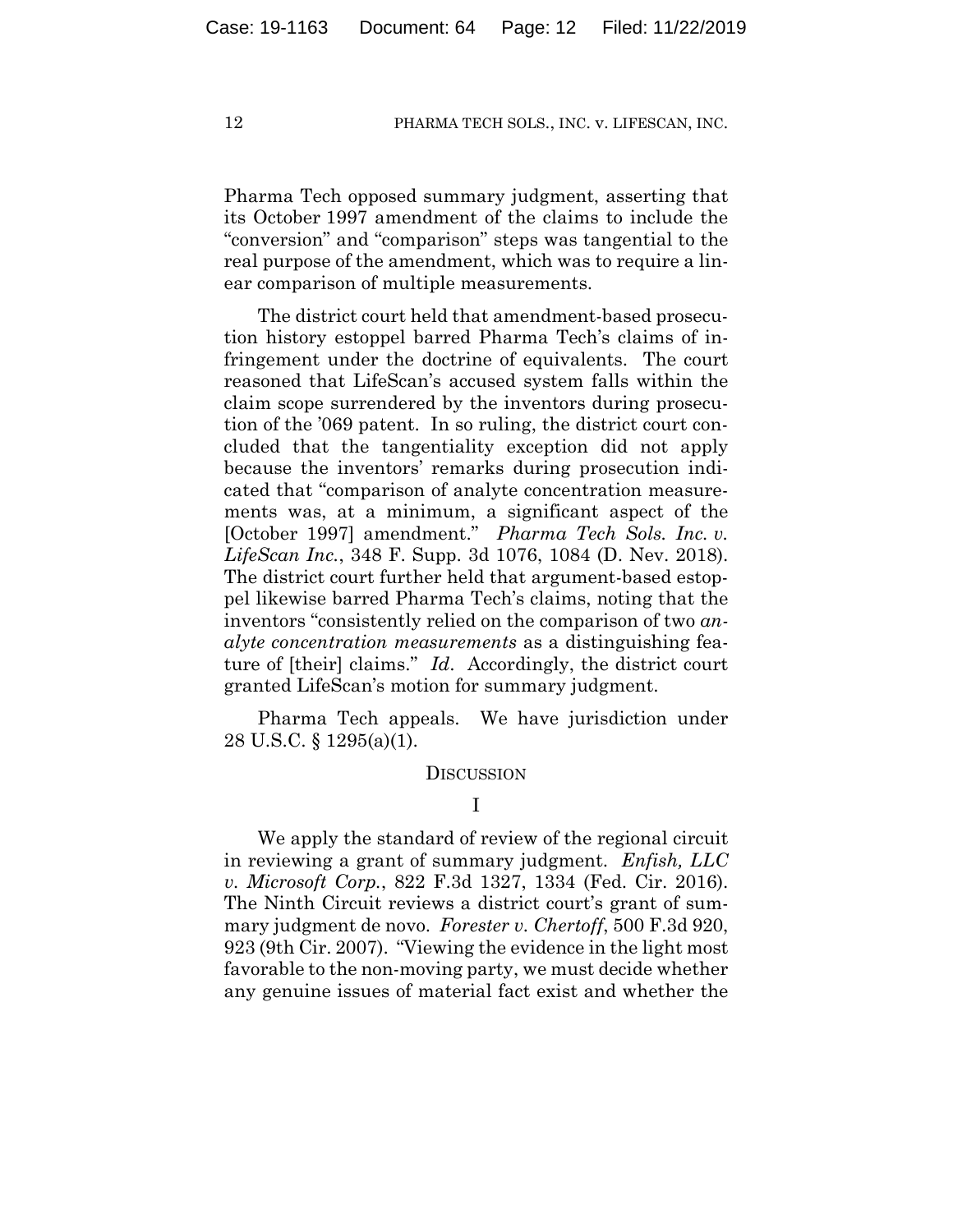district court correctly applied relevant substantive law." *Id.* "Whether prosecution history estoppel applies, and thus whether the doctrine of equivalents is available for a particular claim limitation, is a question of law reviewed de novo." *Spectrum Pharm., Inc. v. Sandoz Inc.*, 802 F.3d 1326, 1337 (Fed. Cir. 2015).

II

"Prosecution history estoppel applies as part of an infringement analysis to prevent a patentee from using the doctrine of equivalents to recapture subject matter surrendered from the literal scope of a claim during prosecution." *Trading Techs. Int'l, Inc. v. Open E Cry, LLC*, 728 F.3d 1309, 1322 (Fed. Cir. 2013). Prosecution history estoppel can occur in two ways: "either (1) by making a narrowing amendment to the claim ('amendment-based estoppel') or (2) by surrendering claim scope through argument to the patent examiner ('argument-based estoppel')." *Conoco, Inc. v. Energy & Envtl. Int'l, L.C.*, 460 F.3d 1349, 1363 (Fed. Cir. 2006).

With respect to amendment-based prosecution history estoppel, the Supreme Court has recognized that a "patentee's decision to narrow his claims through amendment may be presumed to be a general disclaimer of the territory between the original claim and the amended claim." *Festo Corp. v. Shoketsu Kinzoku Kogyo Kabushiki Co.*, 535 U.S. 722, 740 (2002). The presumption may be overcome if the patentee can show the applicability of one of several exceptions identified by the Supreme Court: (1) the equivalent was "unforeseeable at the time of the application"; (2) "the rationale underlying the amendment may bear no more than a tangential relation to the equivalent in question"; or (3) "there may be some other reason suggesting that the patentee could not reasonably be expected to have described the insubstantial substitute in question." *Id.* at 740–41.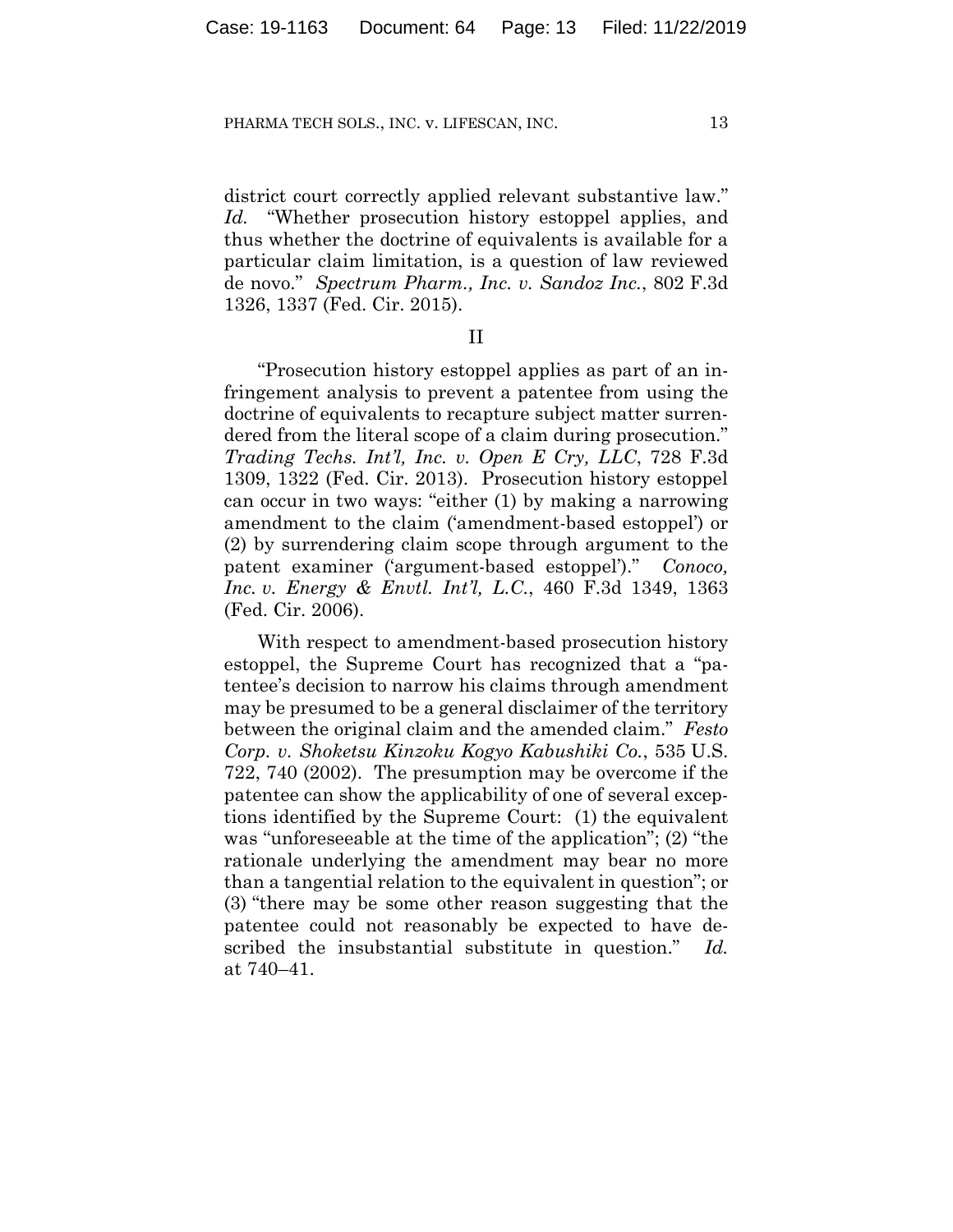Pharma Tech does not dispute that the October 1997 amendment was narrowing, and relies on one of these exceptions on appeal: that the rationale of its amendment bore no more than a tangential relation to the equivalent in question. "The tangential relation inquiry 'focuses on the patentee's objectively apparent reason for the narrowing amendment,' which 'should be discernible from the prosecution history record.'" *Integrated Tech. Corp. v. Rudolph Techs., Inc.*, 734 F.3d 1352, 1358 (Fed. Cir. 2013) (quoting *Festo Corp. v. Shoketsu Kinzoku Kogyo Kabushiki Co.*, 344 F.3d 1359, 1369 (Fed. Cir. 2003)).

Turning to argument-based prosecution history estoppel, "the prosecution history must evince a clear and unmistakable surrender of subject matter." *Conoco*, 460 F.3d at 1364 (quoting *Deering Precision Instruments, L.L.C. v. Vector Distribution Sys., Inc.*, 347 F.3d 1314, 1326 (Fed. Cir. 2003)). We have explained that "[c]lear assertions made during prosecution in support of patentability, whether or not actually required to secure allowance of the claim, may also create an estoppel . . . because [t]he relevant inquiry is whether a competitor would reasonably believe that the applicant had surrendered the relevant subject matter." *PODS, Inc. v. Porta Stor, Inc.*, 484 F.3d 1359, 1368 (Fed. Cir. 2007) (alterations in original) (citations omitted).

# III

We hold that amendment-based and argument-based prosecution history estoppel bar Pharma Tech's infringement claims under the doctrine of equivalents. Pharma Tech's asserted equivalent is within the territory that the inventors surrendered during prosecution of the '069 patent. Moreover, the inventors' arguments accompanying and following the October 1997 amendment clearly and unmistakably surrendered systems that do not convert Cottrell current readings to analyte concentration measurements and compare those analyte concentration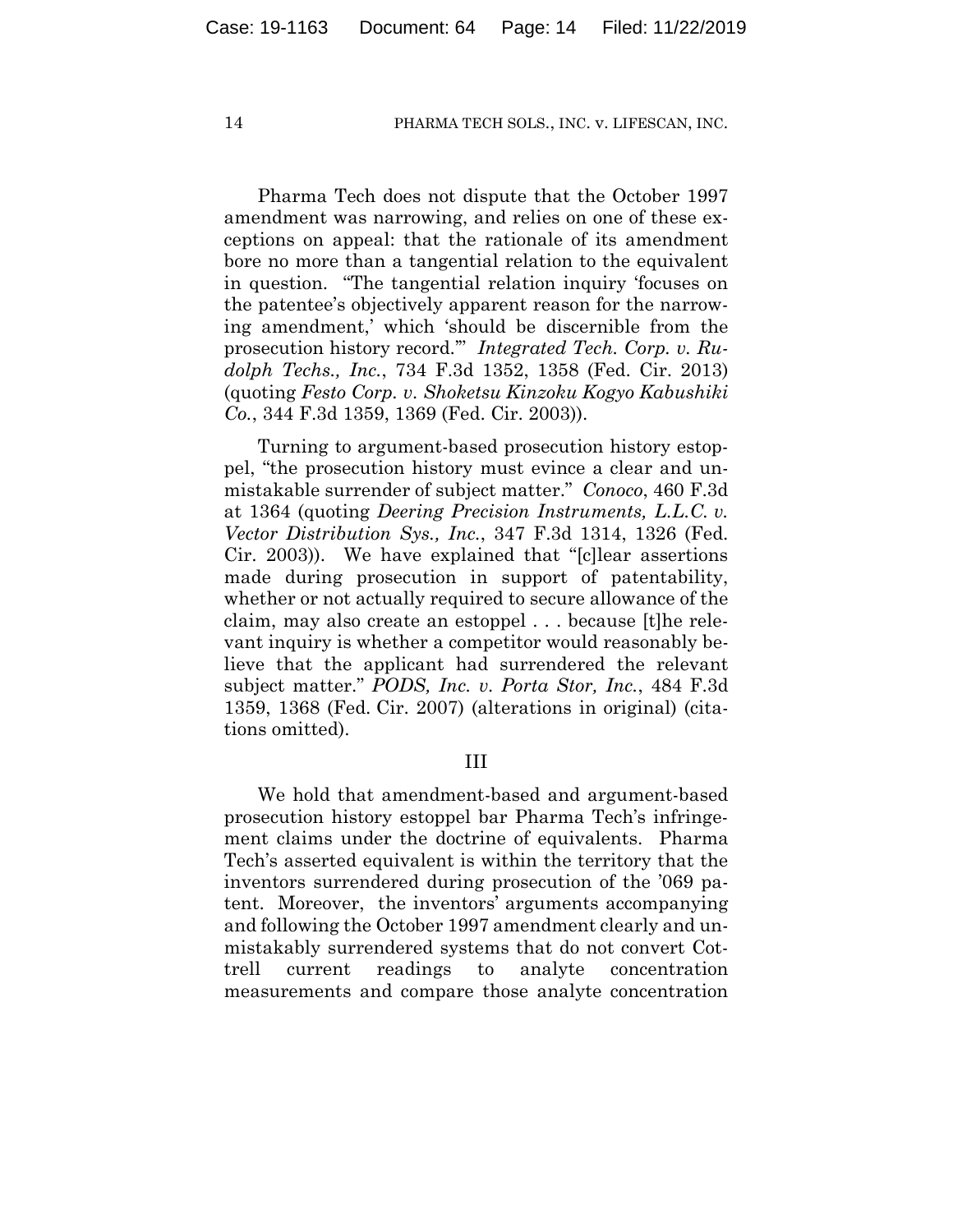measurements. The inventors' clear statements not only establish argument-based estoppel, but also negate Pharma Tech's reliance on the tangential relation exception.

A

Prior to the inventors' October 1997 amendment, application claim 4 was broad enough to cover any bioelectrical blood glucose monitoring system. The October 1997 amendment narrowed the claims to systems that convert a plurality of current readings to analyte concentration measurements and compare said analyte concentration measurements. The applicants thus presumptively surrendered any bioelectrical blood glucose monitoring systems that do not convert a plurality of current readings into analyte concentration measurements and compare the resulting analyte concentration measurements. Pharma Tech's asserted equivalent—"the functionality of a system that (a) measures current at two different times, (b) compares the current[s] to ensure they are within a prescribed percentage and (c) converts the current readings into a glucose concentration"—falls squarely within the territory between the original claim and the amended claim. J.A. 1047–48.

Resolution of the amendment-based prosecution history estoppel issue turns on whether the inventors' objectively apparent rationale underlying the narrowing amendment bore no more than a tangential relation to the accused LifeScan systems. *See Integrated Tech.*, 734 F.3d at 1358. Resolution of the argument-based estoppel issue turns on whether the prosecution history evinces a clear and unmistakable surrender of systems that do not convert and compare analyte concentration measurements. *See Conoco*, 460 F.3d at 1364. Here, the inventors clearly and unambiguously distinguished their invention over the prior art based on the converting and comparing limitations added by the October 1997 amendment. We thus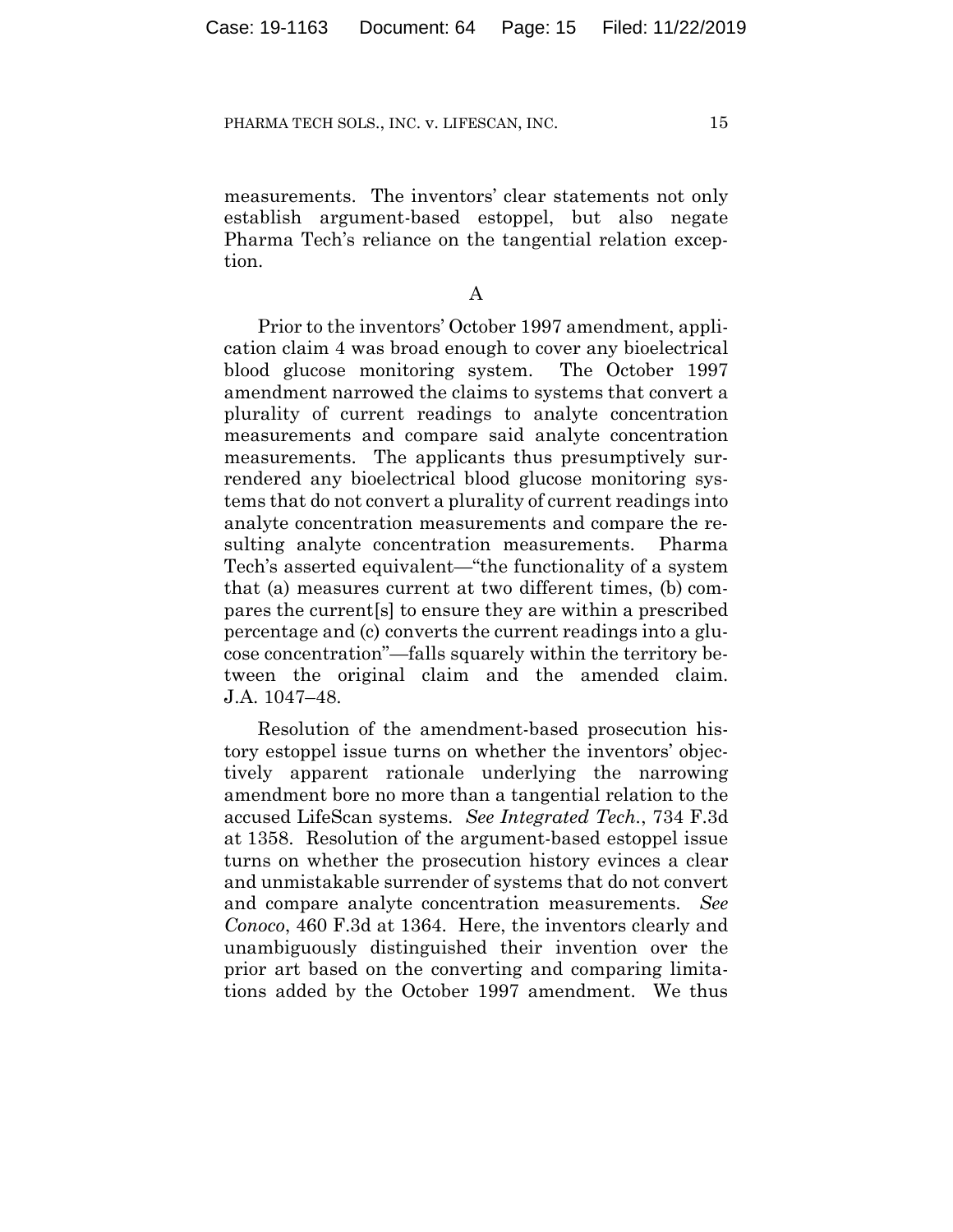agree with the district court that the inventors' remarks accompanying the October 1997 amendment make clear that the amendment was made to achieve patentability and for reasons more than tangentially related to the equivalent at issue. The objectively apparent reason for the October 1997 amendment was to distinguish the invention over prior art systems that measured and displayed a diffusion limiting current reading.

The inventors consistently asserted that the October 1997 amendment overcame the prior art cited by the examiner because the prior art did not compare analyte concentration measurements derived (i.e., converted) from diffusion limiting current readings. *See, e.g.*, J.A. 307 ("Kuhn is not applicable to claims 4 or 66 as now amended, in that obtaining a plurality of readings by taking repeated measurements is not the same as the multiple readings now claimed, wherein those *readings are converted to analyte concentration and then linearly compared* to one another." (emphasis added)); J.A. 307–08 ("Pollmann likewise does not suggest the present claimed means for comparing the concentration derived from the first measurement and at least one additional concentration derived from an additional measurement to verify the result."); J.A. 308 ("Claims 66–69 all include the additional multiple measurement[s] . . . [that] are used to verify the result by *comparing concentrations* determined at different times during the measurement. There is no teaching or suggestion in Pollmann or Szuminsky to verify the measurement in the way claimed in claim[s] 66–69." (emphasis added)).

The inventors' arguments to the PTO throughout the remainder of the prosecution history confirm our conclusion. The inventors repeatedly and unequivocally described "the present invention" as "a system which takes two different Cottrell current readings, converts them to two different analyte concentration measurements, and then compares the two analyte concentration measurements." J.A. 397–98. And they continually argued that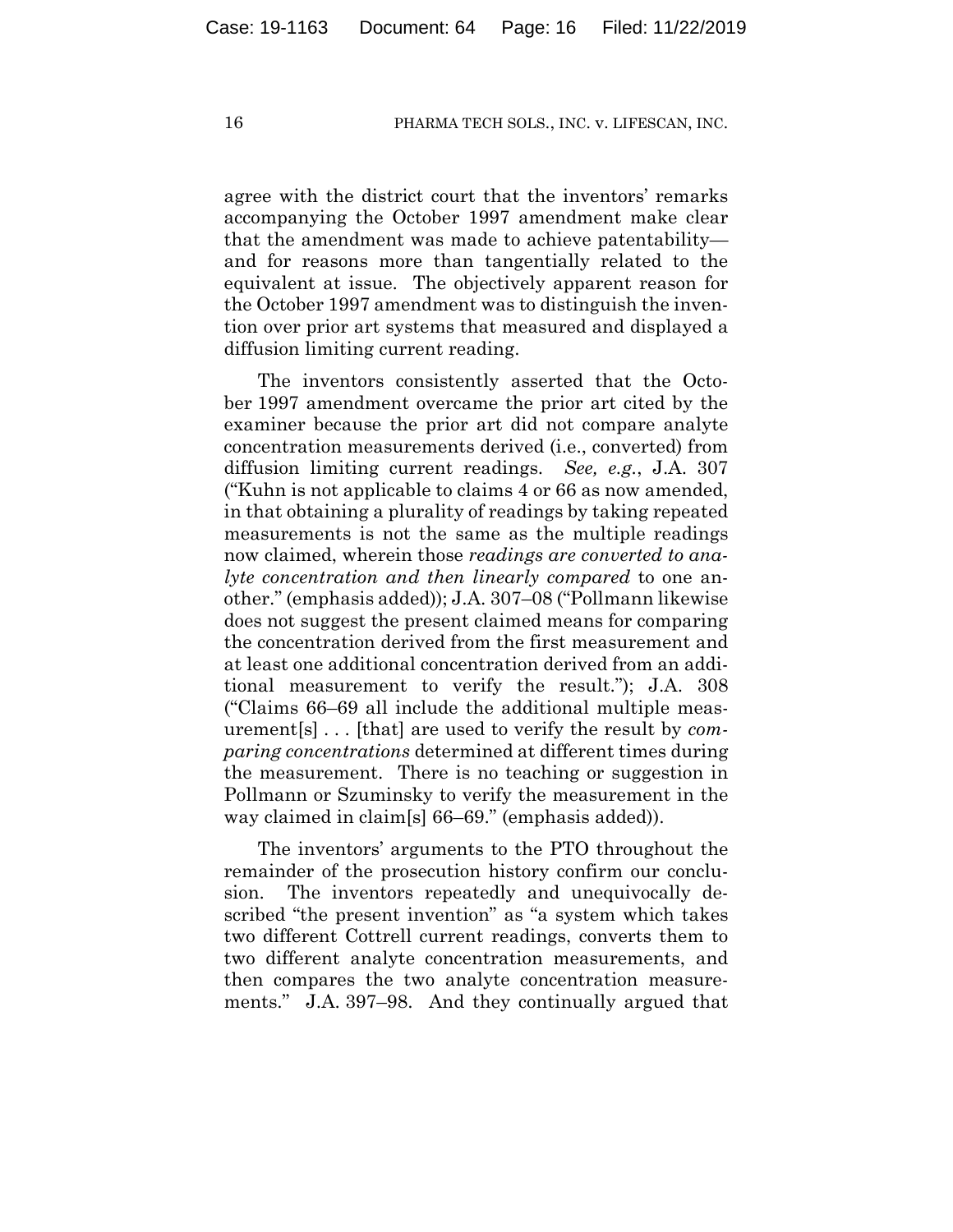these features distinguished their invention over the prior art. For example, with respect to White, the inventors argued: "In contrast to the teachings in White, *the present invention compares analyte concentration readings* at different times." J.A. 378 (italics added). Distinguishing Walling, the inventors similarly asserted, "Walling et al does not *convert* two different Cottrell current readings to first and second analyte concentration measurements, and *then compare* the first and second analyte concentration measurements to each other, *as in the present invention*." J.A. 398 (italics added). These same inventor statements establish a clear and unmistakable surrender of subject matter. The inventors' remarks clearly and unambiguously indicate their view that the sequence of performing "converting" and "comparing" limitations was a distinguishing feature of "the present invention." *See* J.A. 398 ("White ('516) differs from the present invention in the following respects. First, *in the present invention* the two different Cottrell *current readings are converted* into first and second analyte concentration measurements. Further, *in the present invention* the first and second *analyte concentration measurements . . . are compared* to each other." (italics added)). Based on the inventors' clear statements, a competitor reviewing the prosecution history of the '069 patent would reasonably believe that the inventors had surrendered systems that do not convert diffusion limiting current readings to analyte concentration measurements and then compare the resulting analyte concentration measurements. Accordingly, we also affirm the district court's determination that argument-based prosecution history estoppel precludes Pharma Tech from asserting infringement under the doctrine of equivalents.

Citing *Pioneer Magnetics, Inc. v. Micro Linear Corp.*, 330 F.3d 1352, 1356 (Fed. Cir. 2003), Pharma Tech argues that the "converting" and "comparing" claim limitations were already disclosed in the prior art and, as such, these limitations must have been added for reasons not related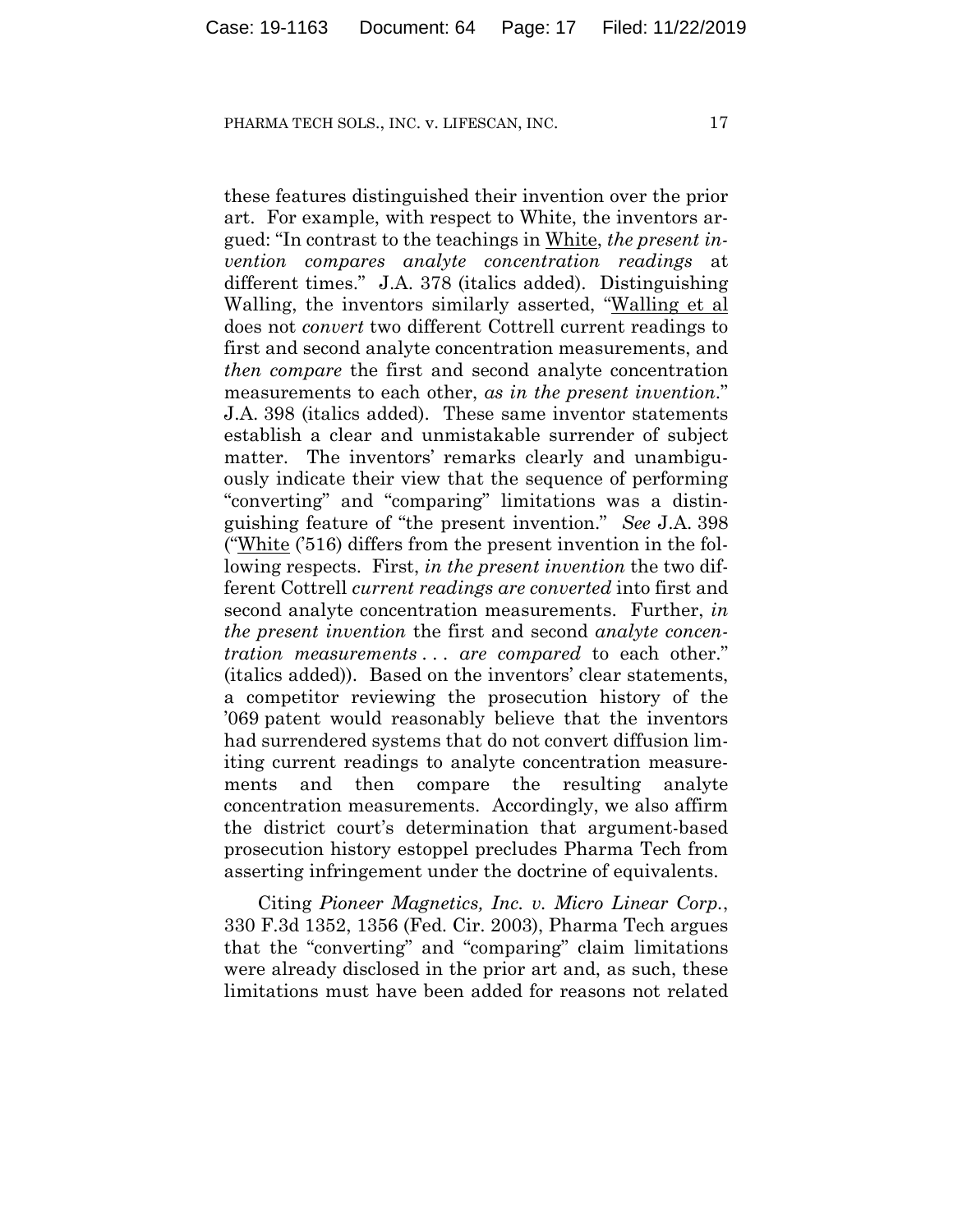to patentability. Appellant's Br. 52. But *Pioneer Magnetics* does not support this argument. In *Pioneer Magnetics,* we held that the patentee's narrowing amendment was "related to patentability" and "clearly not tangential" to the asserted equivalent where the prior art contained the equivalent. 330 F.3d at 1357. That the October 1997 amendment may have ceded more claim scope than necessary to overcome prior art does not mean that the tangential relation exception applies here. Indeed, we have held that "[t]he fact that the inventors may have thought after the fact that they could have relied on other distinctions in order to defend their claims is irrelevant" to discerning the objective reason for their amendment. *Int'l Rectifier Corp. v. IXYS Corp.*, 515 F.3d 1353, 1359 (Fed. Cir. 2008) (quoting *Schwarz Pharma, Inc. v. Paddock Labs., Inc.*, 504 F.3d 1371, 1377 (Fed. Cir. 2007)); *see also Eli Lilly & Co. v. Hospira, Inc.*, 933 F.3d 1320, 1332 (Fed. Cir. 2019) ("Amendments are not construed to cede only that which is necessary to overcome the prior art." (citing *Schwarz*, 504 F.3d at 1377)). Accordingly, we reject Pharma Tech's argument based on *Pioneer Magnetics*.

B

Finally, Pharma Tech analogizes the facts here to those in cases where we held that amendment-based prosecution history estoppel did not apply. For example, Pharma Tech argues that *Insituform Technologies, Inc. v. CAT Contracting, Inc.*, 385 F.3d 1360 (Fed. Cir. 2004), controls the result here. We disagree. In *Insituform*, the remarks accompanying the patentee's amendment did not emphasize or rely on the added claim language to distinguish the prior art in a manner relevant to the asserted equivalent. *Id.* at 1370. This court held that Insituform's amendment narrowing the claim to a one-cup vacuum process located near a resin source was merely tangentially related to an equivalent multiple-cup vacuum process because the rationale underlying the amendment "was to avoid the need to use a large compressor when the vacuum is created a significant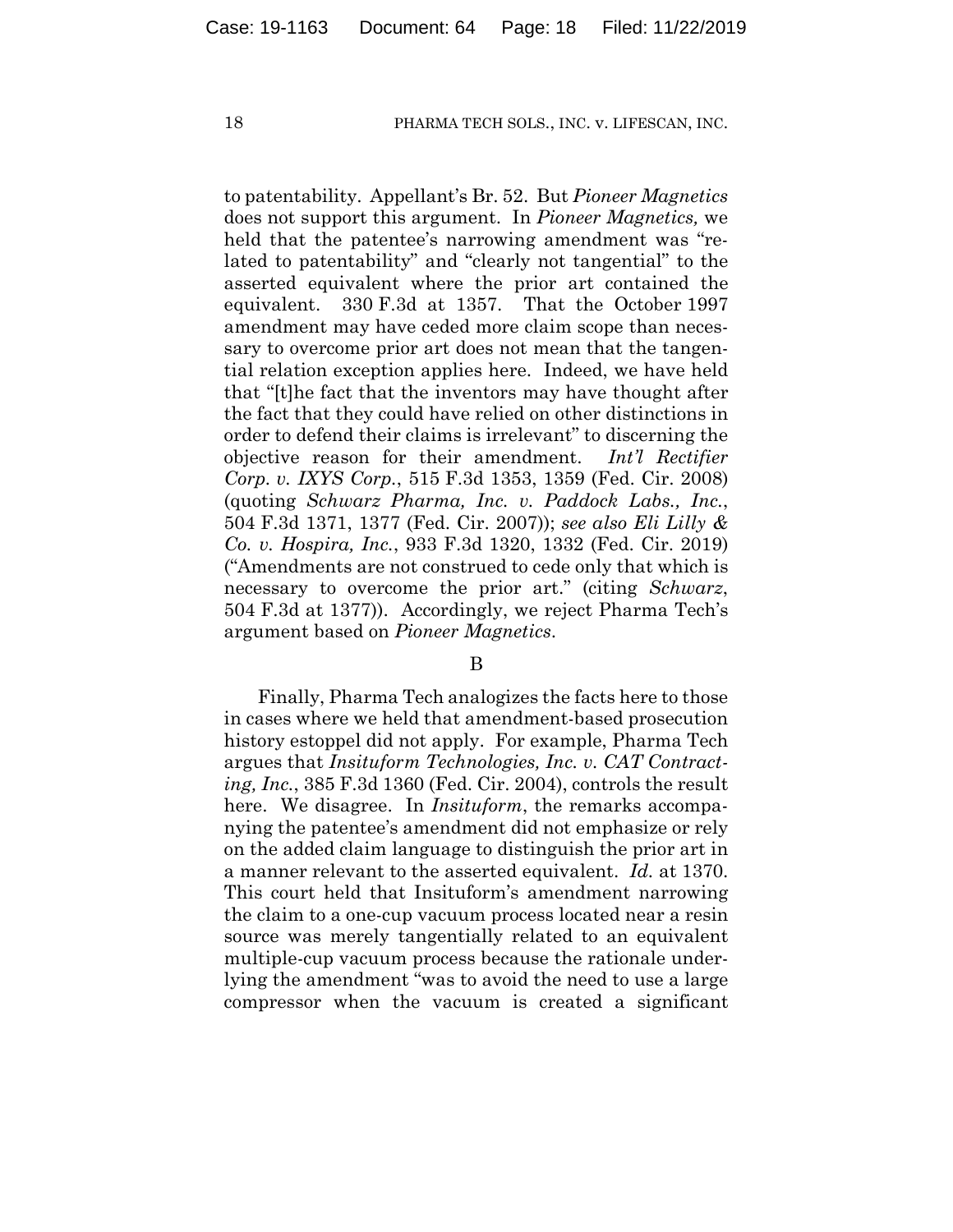distance from the resin source." *Id.* (quoting *Insituform Techs., Inc. v. Cat Contracting, Inc.*, 161 F.3d 688, 692 (Fed. Cir. 1998)). *Insituform* noted "no indication in the prosecution history of any relationship between the narrowing amendment and a multiple cup process." *Id.*

Here, by contrast, the applicants' October 1997 amendment sought to avoid prior art systems that measured and displayed diffusion limiting current. To distinguish their claims from Kuhn, Pollmann, and Szuminsky, which measured and displayed diffusion limiting current, the inventors amended their claims to require obtaining a plurality of current readings, converting the current readings to analyte concentration measurements, and comparing the analyte concentration measurements to detect errors. The inventors' remarks accompanying the October 1997 amendment distinguished the prior art based on the newly added sequential "converting" and "comparing" limitations. It is undisputed that—like the prior art—LifeScan's meter does not convert diffusion limiting current readings to analyte concentration measurements and then compare analyte concentration measurements to one another to detect errors.

Recent cases from this court addressing amendmentbased prosecution history estoppel and the tangential relation exception are similarly distinguishable. In *Eli Lilly*, for example, the patentee's amendment narrowed the claims in relevant part from requiring "an antifolate" to requiring "permetrexed disodium." 933 F.3d at 1325–26. The equivalent at issue in *Eli Lilly* was permetrexed ditromethamine, a permetrexed salt functionally identical to permetrexed disodium. *Id.* at 1327, 1336. We held that the patentee's amendment was merely tangentially related to the equivalent at issue, because the prosecution history "indicate[d] that the reason for the amendment was not to cede other, functionally identical, permetrexed salts." *Id.* at 1331. Rather, "[t]he reason for Lilly's amendment . . . was to narrow original claim 2 to avoid Arsenyan, which